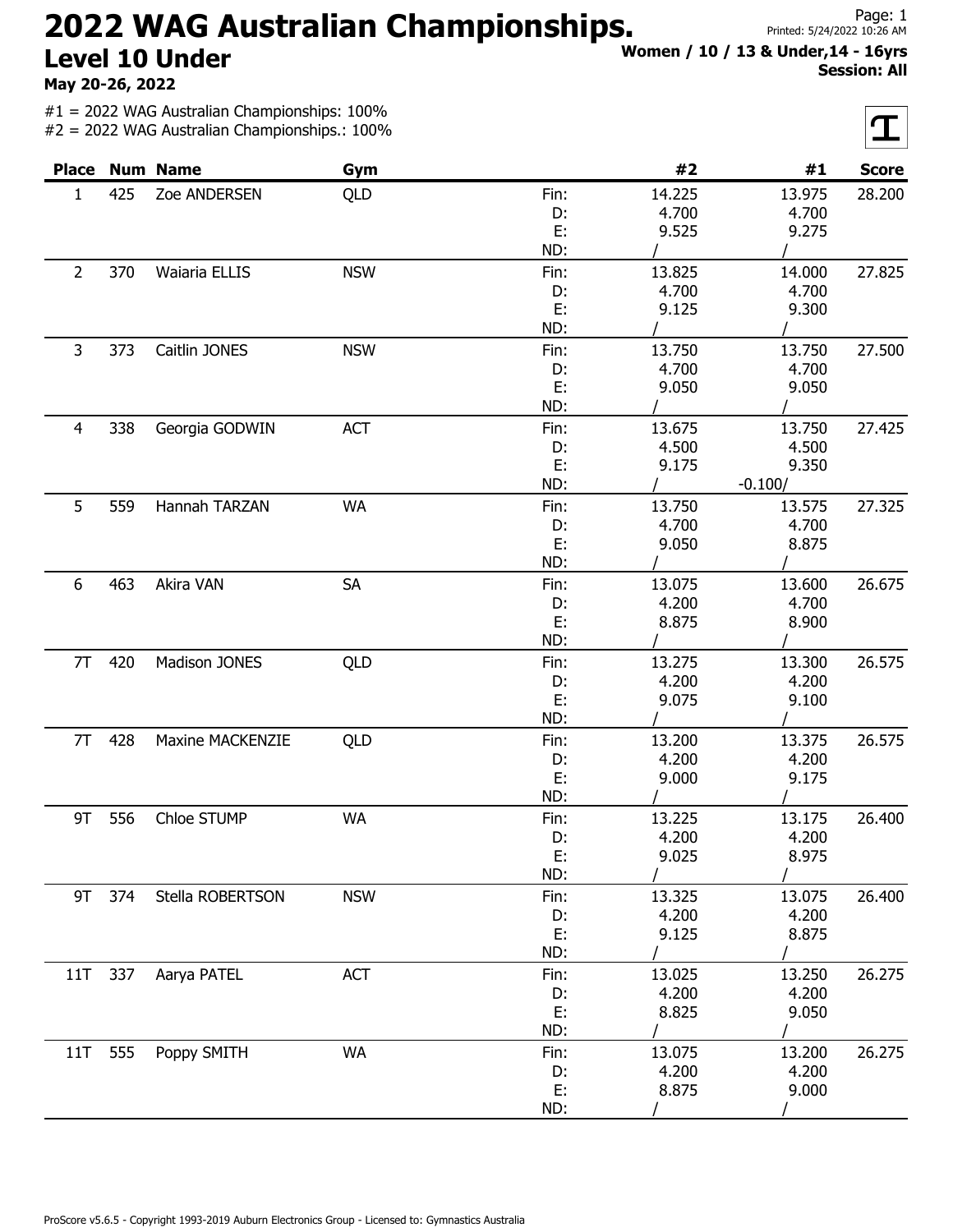## 2022 WAG Australian Championships. Level 10 Under

May 20-26, 2022

#1 = 2022 WAG Australian Championships: 100% #2 = 2022 WAG Australian Championships.: 100% Page: 2

 $\mathbf T$ 

|       | . uyu. z                            |
|-------|-------------------------------------|
| hips. | Printed: 5/24/2022 10:26 AM         |
|       | Women / 10 / 13 & Under, 14 - 16yrs |
|       | <b>Session: All</b>                 |
|       |                                     |
|       |                                     |

| <b>Place</b> |     | <b>Num Name</b>     | Gym        |      | #2        | #1        | <b>Score</b> |
|--------------|-----|---------------------|------------|------|-----------|-----------|--------------|
| 13           | 504 | Jessica GOH         | <b>VIC</b> | Fin: | 13.225    | 12.975    | 26.200       |
|              |     |                     |            | D:   | 4.000     | 4.000     |              |
|              |     |                     |            | E:   | 9.225     | 8.975     |              |
|              |     |                     |            | ND:  |           |           |              |
| 14T          | 375 | <b>Tyarn LEES</b>   | <b>NSW</b> | Fin: | 13.150    | 13.000    | 26.150       |
|              |     |                     |            | D:   | 4.200     | 4.200     |              |
|              |     |                     |            | E:   | 8.950     | 8.800     |              |
|              |     |                     |            | ND:  |           |           |              |
| 14T          | 422 | Ava TYLER           | QLD        | Fin: | 12.900    | 13.250    | 26.150       |
|              |     |                     |            | D:   | 4.200     | 4.200     |              |
|              |     |                     |            | E:   | 8.800     | 9.050     |              |
|              |     |                     |            | ND:  | $-0.100/$ |           |              |
| 16           | 430 | Sam STEPHENSON      | QLD        | Fin: | 12.975    | 13.150    | 26.125       |
|              |     |                     |            | D:   | 4.200     | 4.200     |              |
|              |     |                     |            | E:   | 8.775     | 8.950     |              |
|              |     |                     |            | ND:  |           |           |              |
| 17           | 372 | Milly CRAIG         | <b>NSW</b> | Fin: | 13.075    | 13.025    | 26.100       |
|              |     |                     |            | D:   | 4.200     | 4.200     |              |
|              |     |                     |            | E:   | 8.875     | 8.825     |              |
|              |     |                     |            | ND:  |           |           |              |
| 18           | 552 | Eva FRAKOLAKIS      | <b>WA</b>  | Fin: | 12.900    | 13.100    | 26.000       |
|              |     |                     |            | D:   | 4.200     | 4.200     |              |
|              |     |                     |            | E:   | 8.700     | 8.900     |              |
|              |     |                     |            | ND:  |           |           |              |
| 19           | 336 | Maisie GREEN        | <b>ACT</b> | Fin: | 13.125    | 12.725    | 25.850       |
|              |     |                     |            | D:   | 4.200     | 4.200     |              |
|              |     |                     |            | E:   | 8.925     | 8.525     |              |
|              |     |                     |            | ND:  |           |           |              |
| 20           | 503 | Indianna GILSON     | <b>VIC</b> | Fin: | 12.775    | 13.000    | 25.775       |
|              |     |                     |            | D:   | 4.000     | 4.000     |              |
|              |     |                     |            | E:   | 8.775     | 9.000     |              |
|              |     |                     |            | ND:  |           |           |              |
| 21           | 505 | Madeleine FENTON    | <b>VIC</b> | Fin: | 12.525    | 12.675    | 25.200       |
|              |     |                     |            | D:   | 4.200     | 4.200     |              |
|              |     |                     |            | E:   | 8.625     | 8.475     |              |
|              |     |                     |            | ND:  | $-0.300/$ |           |              |
| 22           | 376 | Maisie WILDE        | <b>NSW</b> | Fin: | 12.350    | 12.525    | 24.875       |
|              |     |                     |            | D:   | 3.500     | 3.500     |              |
|              |     |                     |            | E:   | 8.850     | 9.025     |              |
|              |     |                     |            | ND:  |           |           |              |
| 23           | 369 | <b>RUBY FRANCIS</b> | <b>NSW</b> | Fin: | 12.550    | 12.000    | 24.550       |
|              |     |                     |            | D:   | 4.000     | 4.000     |              |
|              |     |                     |            | E:   | 8.550     | 8.300     |              |
|              |     |                     |            | ND:  |           | $-0.300/$ |              |
| 24           | 423 | Millie WEST         | <b>QLD</b> | Fin: | 0.000     | 13.000    | 13.000       |
|              |     |                     |            | D:   | 0.000     | 4.200     |              |
|              |     |                     |            | E:   | 0.000     | 8.800     |              |
|              |     |                     |            | ND:  |           |           |              |
|              |     |                     |            |      |           |           |              |